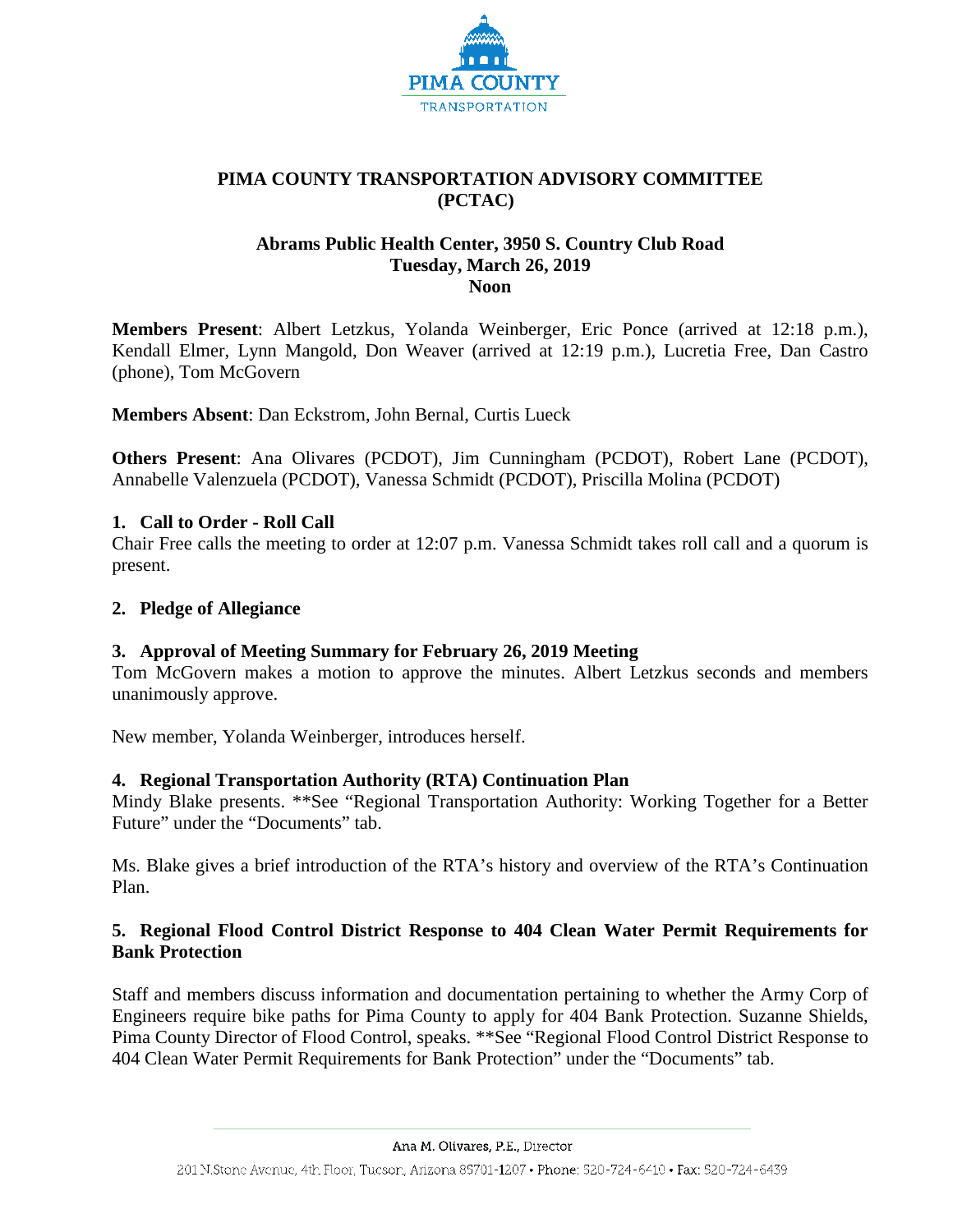Staff and members talk about the accuracy of the wording in Chuck Huckelberry's, Pima County Administrator, recent memorandum. \*\*See "Memo from Chuck Huckelberry to Ana Olivares re: Transportation Advisory Committee Meeting Item 7 Regarding the Loop" under the "Documents" tab (February 26, 2019 meeting material). Albert Letzkus, Vice Chair, commented that Mr. Huckelberry's statement is incorrect about bike paths being a 404 permit stipulation. Mr. Carmine DeBonis states the primary purpose of the paved paths are for access and secondary uses are for recreation. Paved access was linked to Clean Water Act mitigation requirements for applying and receiving the 404 permit.

Pima County District 1 Supervisor Ally Miller asks about the specific funding sources for building the bike paths and requests a summary of the total cost of the bridge. She also asks staff what the average cost is to construct a mile of bike path with striping (not associated with roadway). Staff will follow up on these requests.

New member, Don Weaver, introduces himself.

### **6. 1997 Transportation Bond Projects – City of Tucson**

\*\*See "1997 Transportation Bond Projects" under the "Documents" tab.

Staff and members discuss HURF 1997 Bond projects that involved both Pima County and the City of Tucson and the financial responsibility for each jurisdiction.

#### **7. FY 19/20 Pavement Program Roadway Prioritization**

Rob Lane presents. \*\*See "FY 19/20 Pavement Program Roadway Prioritization" under the "Documents" tab.

Staff presents on previous prioritization methodologies and a new road prioritization, Street Saver. Benefits include its robustness, ability to react to funding changes and ability to compare different scenarios. Staff and members discuss five scenarios adjusting various parameters. Staff clarifies that the presented scenarios are based on the standard roadway classifications utilizing state-shared revenues only. They also address discrepancies in the deficit, road repair treatment options and developing a subcommittee.

#### **a. Subcommittee Meeting**

Members will be forming a subcommittee to discuss parameters for Street Saver scenarios.

#### **8. FY 19/20 Budget Breakdown**

\*\*See "FY 19/20 Budget Breakdown" under the "Documents" tab